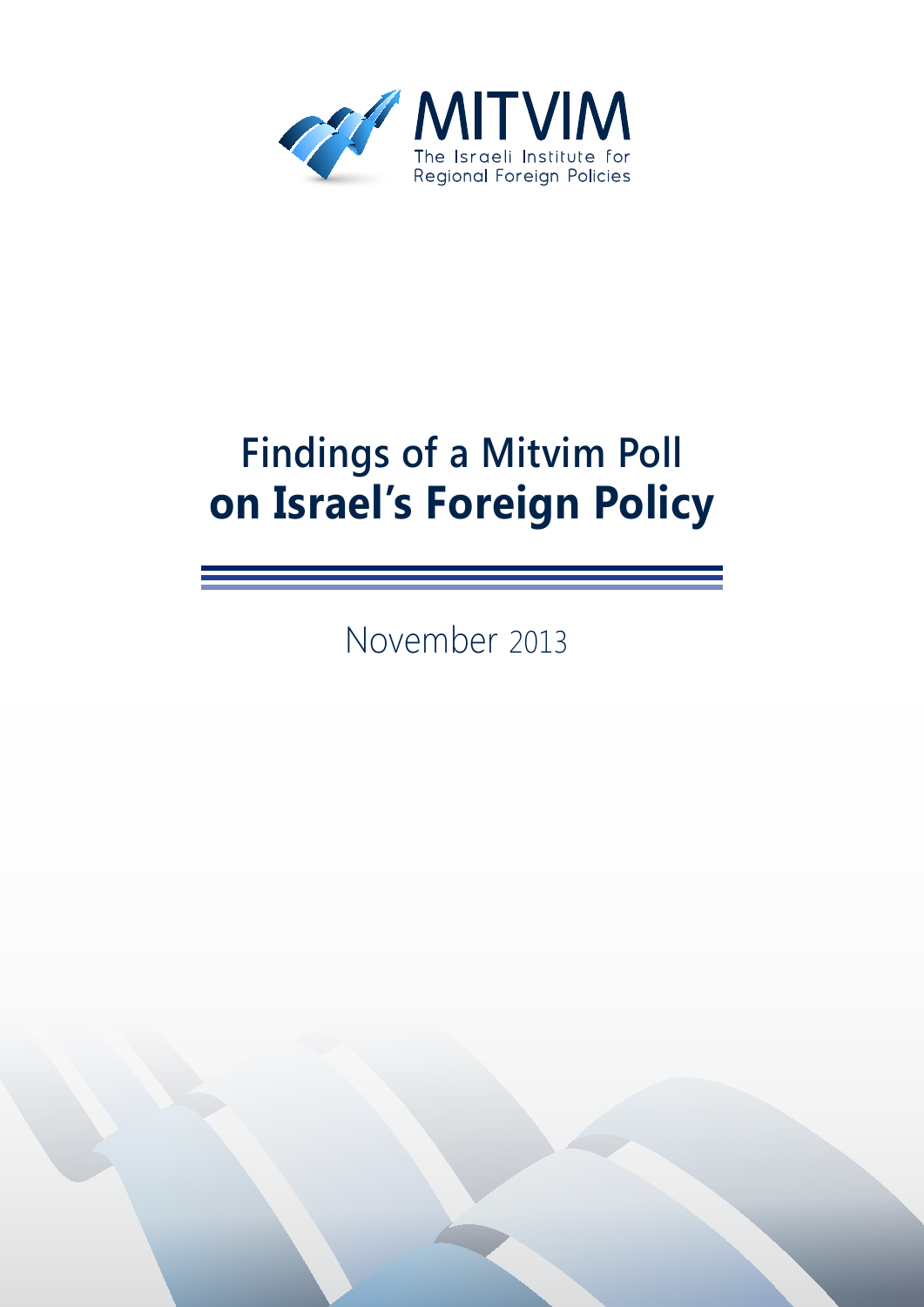## **Findings of a Mitvim Poll on Israel's Foreign Policy** 2013 November

The majority of the Israeli public believes Israel's foreign policy is more reactive than proactive and that it is not conducted according to clearly defined principles. A recent poll of **Mitvim** - The Israeli Institute for Regional Foreign Policies found that the Israeli public thinks the country's foreign policy relies too much on its relationship with the US, and agrees that Israel should use more diplomacy instead of force. The majority of the public recognizes a need to involve the Arab citizens of Israel in a more central role in improving Israel's relations with other Middle Eastern countries, and agreed that incentives from the international community will be more effective for mobilizing support for the peace process rather than sanctions.

The poll findings show that most of the Israeli public, and especially the Arab sector, thinks Israel should offer assistance to other countries in promoting peace processes, based on its own experience throughout the years. Significant public support is given to assist Turkey in the advancement of its peace processes with, for example, Cyprus, the Kurds, or Armenia, as part of the mending of Israeli-Turkish ties. The poll shows that the Israeli public is divided over whether Israel belongs more to Europe, the Middle East, or both.

The poll was initiated by the Mitvim Institute and was conducted by the Rafi Smith Institute on 28-29 October 2013 among 500 men and women, as a representative sample of the Israeli adult population (Jewish and Arab sectors). The margin of error is 4.5%.

According to Dr. Nimrod Goren, Chairman of the Mitvim Institute, "The poll findings show that the Israeli public is interested in a new type of foreign policy, one that differs from the period Avigdor Lieberman's previous term as Israel's foreign minister. Israel needs a new foreign policy paradigm that regards peace and regional belonging as top-priority national projects, emphasizes engagement and cooperation, values pluralism and tolerance, seeks benefits in Israel's unique multi-regional location, is open-minded towards the international community, and seeks opportunities for the improvement of regional relations".

**Dr. Ehud Eiran**, from the Mitvim Institute and Haifa University, claims that "it is symbolic that the poll is published in the month of November, when Israel marks the Balfour Declaration and the UN resolution regarding the establishment of a Jewish state. These events marked a change in the discourse about the return to Zion - from a discourse based on biblical promise, to one based on international law and on interaction with the international community. Today, a majority of Israelis want to belong to the family of nations, and to stop being a 'people dwelling alone'. In contrast to Israel's traditional policies, the poll findings show that most Israelis want their country to be a more integral part of the regional and global systems".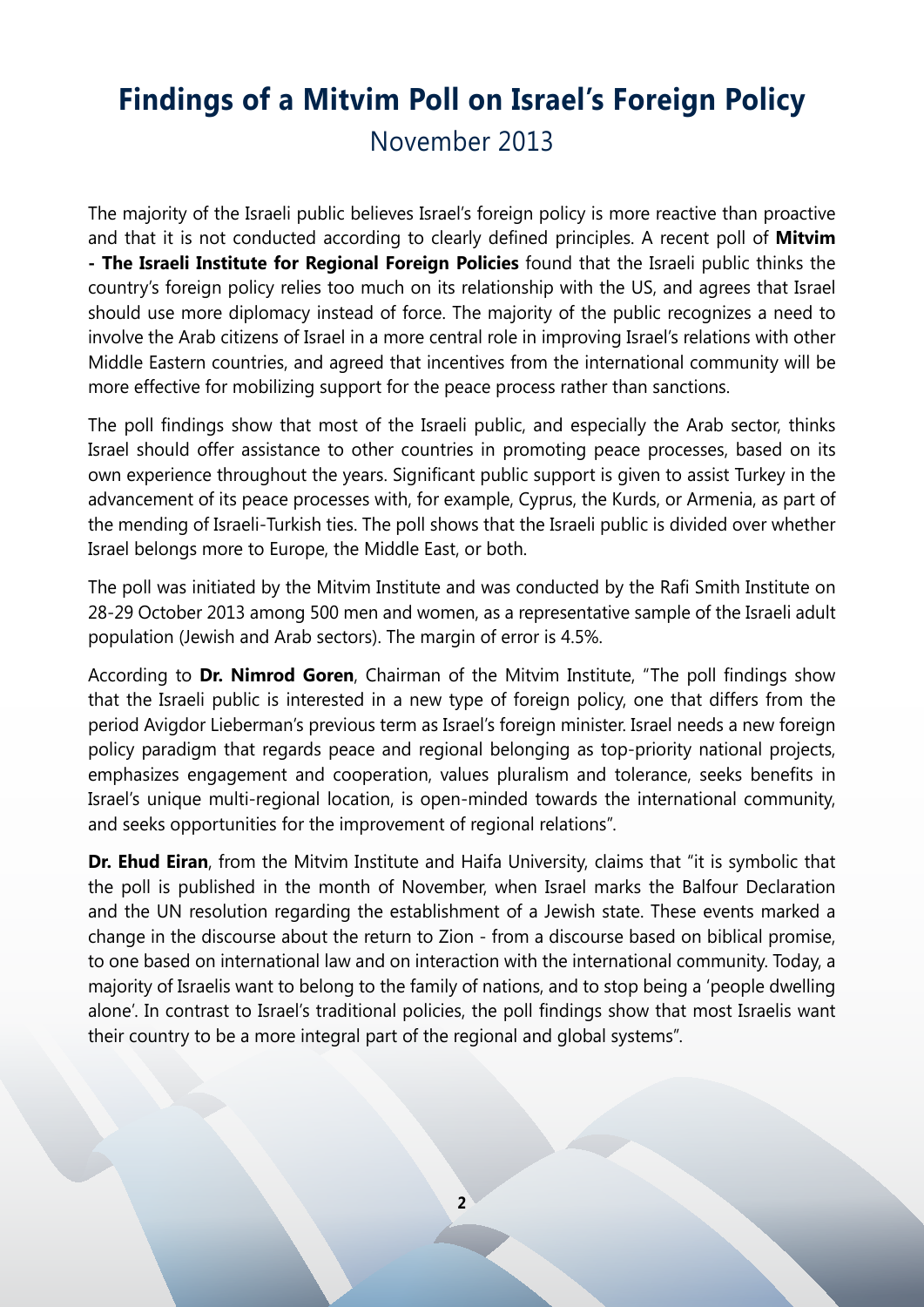### **The poll's main findings are:**

#### 1. In your opinion, does Israel conduct its foreign policy with a clearly defined set of principles?

|                                                | <b>TOTAL</b> | <b>Jewish Population</b> | <b>Arab Population</b> |
|------------------------------------------------|--------------|--------------------------|------------------------|
| With a clearly defined set of principles       | 31%          | 30%                      | 36%                    |
| Without a clearly defined set of<br>principles | 47%          | 51%                      | 27%                    |
| No opinion                                     | 22%          | 19%                      | 37%                    |

#### 2. Would you define Israel's foreign policy as more proactive or reactive?

|                                | <b>TOTAL</b> | <b>Jewish Population</b> | <b>Arab Population</b> |
|--------------------------------|--------------|--------------------------|------------------------|
| More proactive                 | 16%          | 14%                      | 21%                    |
| More reactive                  | 52%          | 55%                      | 37%                    |
| Equally proactive and reactive | 6%           | 6%                       | 8%                     |
| No opinion                     | 26%          | 25%                      | 34%                    |

#### **3. Relations with the United States are a keystone to Israeli foreign policy. In your opinion, does Israel rely on its relationship with the United States:**

|            | <b>TOTAL</b> | Jewish Population | <b>Arab Population</b> |
|------------|--------------|-------------------|------------------------|
| Too much   | 45%          | 44%               | 48%                    |
| Adequately | 33%          | 35%               | 24%                    |
| Too little | 8%           | 7%                | 12%                    |
| No opinion | 14%          | 14%               | 16%                    |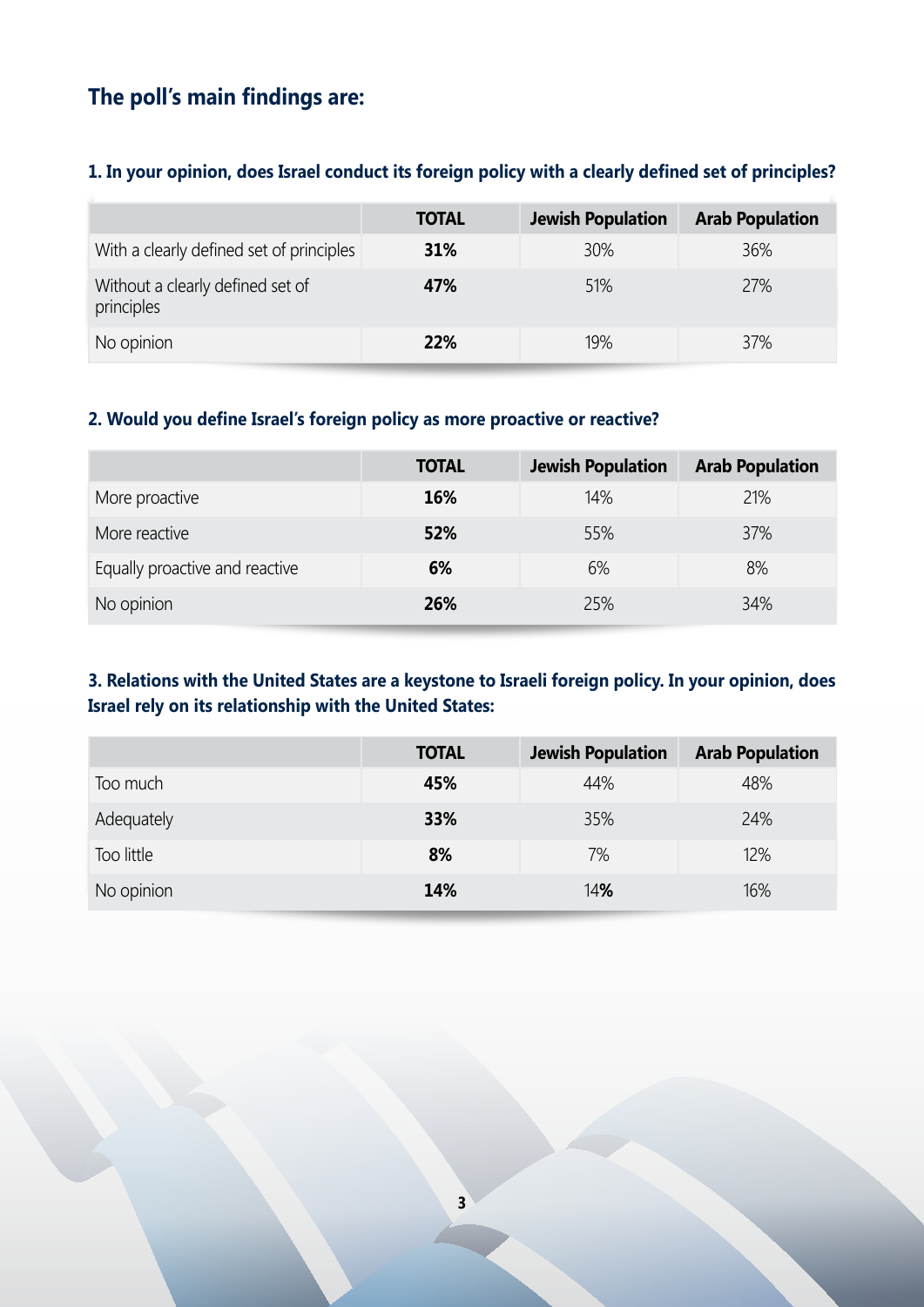#### 4. In principle, should Israeli foreign policy be more heavily reliant upon the use of force or the **employment of diplomatic measures?**

|                                            | <b>TOTAL</b> | <b>Jewish Population</b> | <b>Arab Population</b> |
|--------------------------------------------|--------------|--------------------------|------------------------|
| Use of force                               | 18%          | 18%                      | 15%                    |
| Employment of diplomatic measures          | 57%          | 56%                      | 62%                    |
| Force and diplomacy in a similar<br>manner | 9%           | 10%                      | 6%                     |
| No opinion                                 | 16%          | 16%                      | 17%                    |

#### 5. Do you agree or disagree with the following statement: "The Arabs citizens of Israel should have a more central role in improving Israel's relations with the countries of the Middle East."

|                 | <b>TOTAL</b> | <b>Jewish Population</b> | <b>Arab Population</b> |
|-----------------|--------------|--------------------------|------------------------|
| Agree           | 59%          | 55%                      | 74%                    |
| <b>Disagree</b> | 27%          | 31%                      | 12%                    |
| No opinion      | 14%          | 14%                      | 14%                    |

#### **6. What would increase your support of the Israeli-Palestinian peace process, if the international** community imposes sanctions on Israel in order to reach an agreed upon agreement with the Palestinians or if it offers Israel incentives?

|                                  | <b>TOTAL</b> | <b>Jewish Population</b> | <b>Arab Population</b> |
|----------------------------------|--------------|--------------------------|------------------------|
| Sanctions                        | 8%           | 7%                       | 9%                     |
| Incentives                       | 44%          | 44%                      | 48%                    |
| Sanctions and incentives equally | 3%           | 2%                       | 7%                     |
| Neither sanctions nor incentives | 20%          | 23%                      | 6%                     |
| No opinion                       | 25%          | 24%                      | 30%                    |